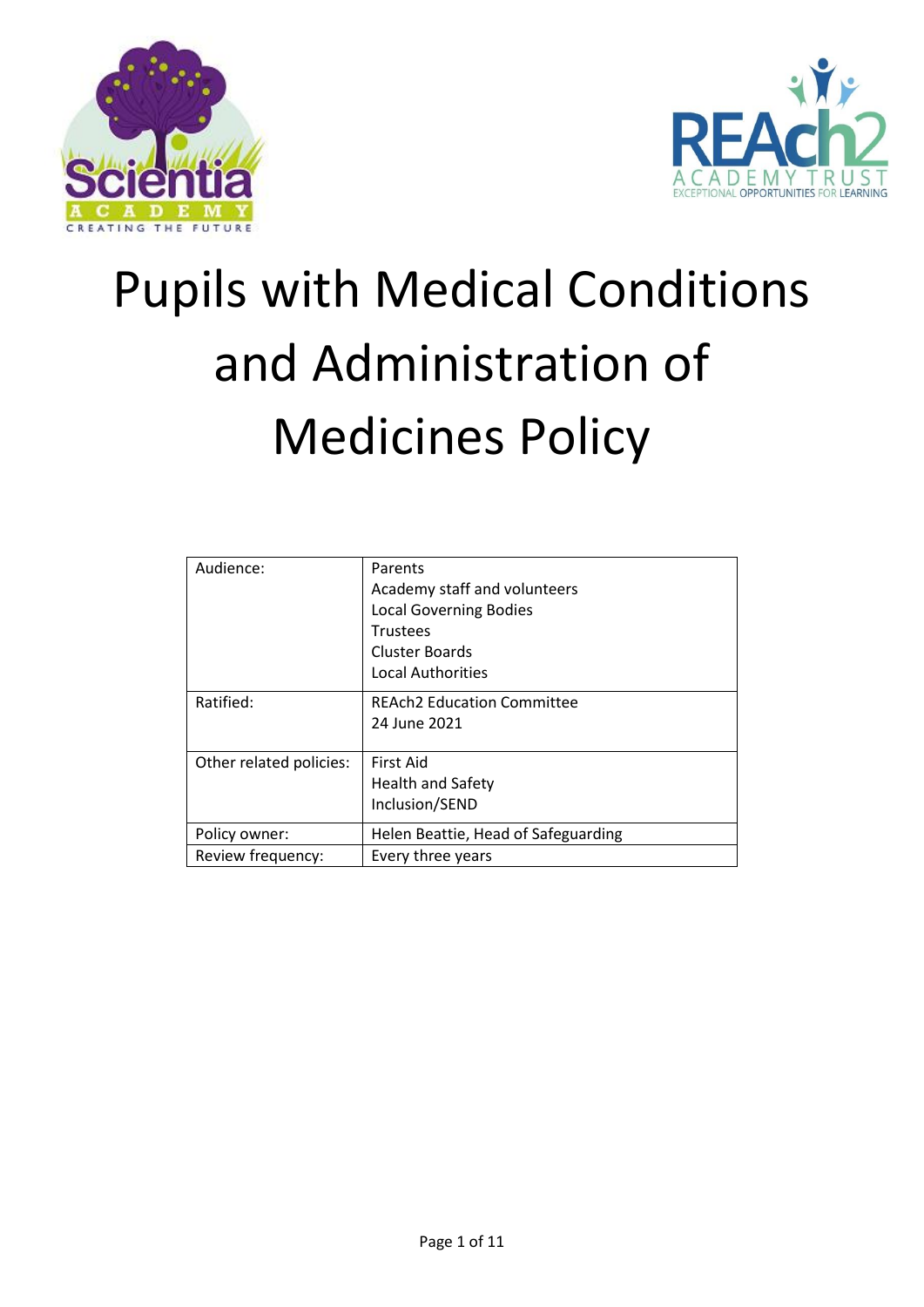## REAch2 pupils with medical conditions and administration of medicines policy



At REAch2, our actions and our intentions as school leaders are guided by our Touchstones:

| Integrity        | We recognise that we lead by example and if we want children to grow up to<br>behave appropriately and with integrity then we must model this behaviour            |
|------------------|--------------------------------------------------------------------------------------------------------------------------------------------------------------------|
| Responsibility   | We act judiciously with sensitivity and care. We do not make excuses, but<br>mindfully answer for actions and continually seek to make improvements                |
| <b>Inclusion</b> | We acknowledge and celebrate that all people are different and can play a role in<br>the REAch2 family whatever their background or learning style                 |
| Enjoyment        | Providing learning that is relevant, motivating, and engaging releases a child's<br>curiosity and fun, so that a task can be tackled, and their goals achieved     |
| Inspiration      | Inspiration breathes life into our schools. Introducing children to influential<br>experiences of people and place, motivates them to live their lives to the full |
| Learning         | Children and adults will flourish in their learning and through learning discover a<br>future that is worth pursuing                                               |
| Leadership       | REAch2 aspires for high quality leadership by seeking out talent, developing<br>potential and spotting the possible in people as well as the actual                |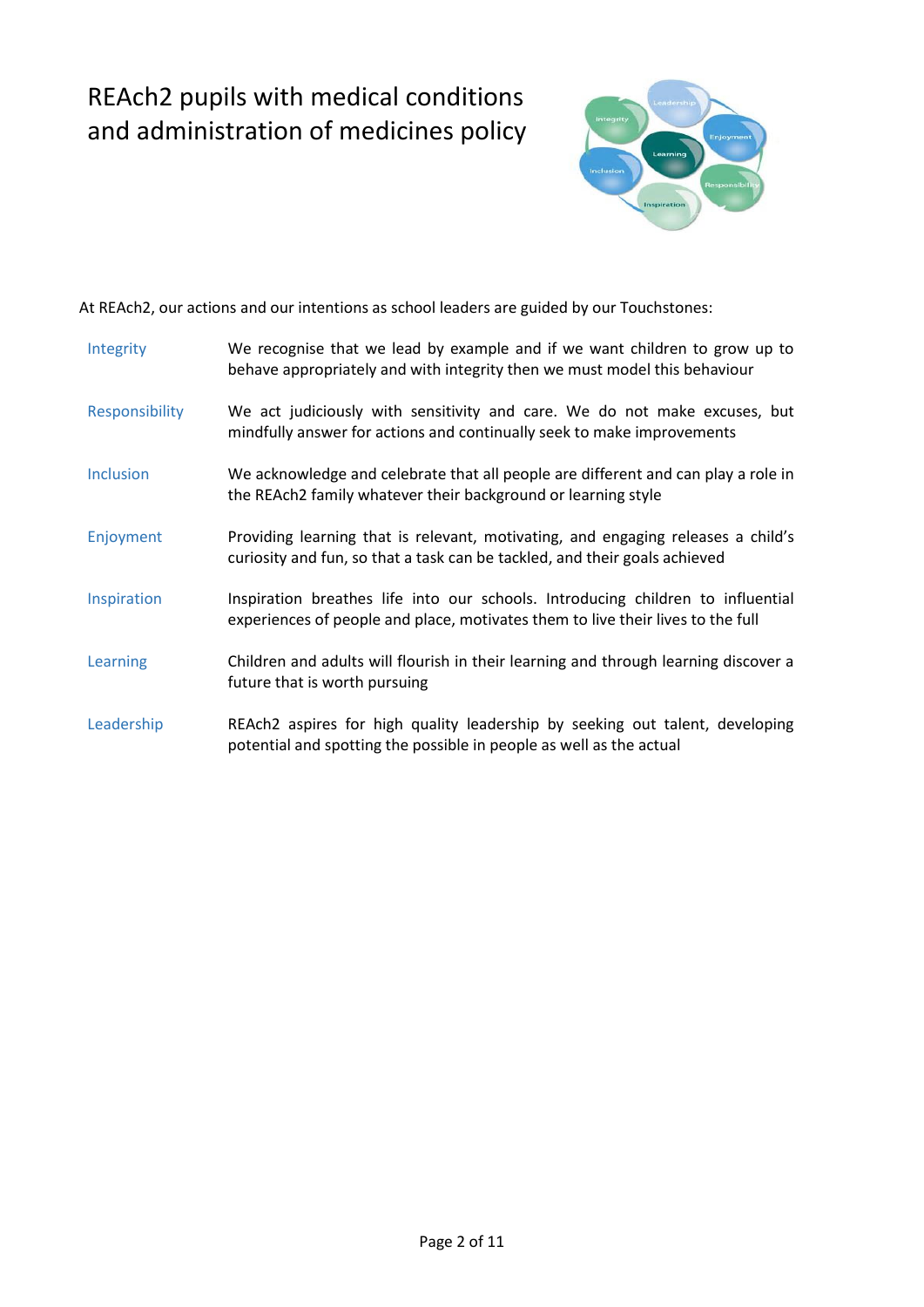### **Contents**

|                                                     | Page     |
|-----------------------------------------------------|----------|
| Aims                                                | 4        |
| Legislation and Statutory Responsibilities          | 4        |
| Roles and Responsibilities                          | $4 - 6$  |
| <b>Equal Opportunities</b>                          | 6        |
| Being Notified That a Child has a Medical Condition | 6        |
| <b>Healthcare Plans</b>                             | $6 - 7$  |
| <b>Administration of Medicines</b>                  | 7        |
| Receipt, Storage, and Disposal of Medicines         | $7 - 8$  |
| Documentation                                       | 8        |
| <b>Policy Review</b>                                | 8        |
| Appendices                                          | $9 - 11$ |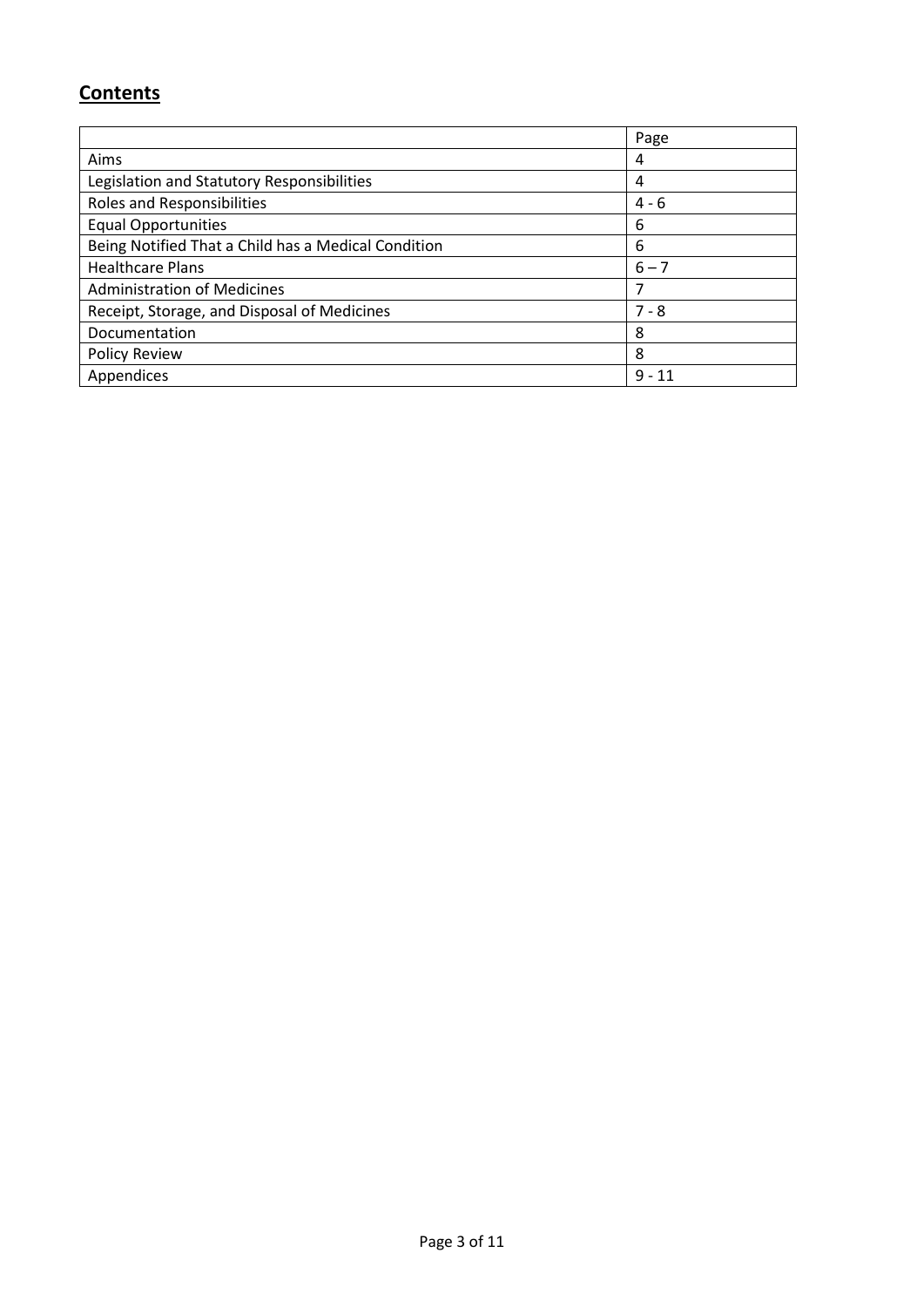#### **1. Aims**

This policy aims to ensure that:

- Pupils, staff, and parents understand how our school will support pupils with medical conditions
- Pupils, staff, and parents understand how our school will support pupils with administration of any medicines
- Pupils with medical conditions and requirements for administration of any medicines are properly supported to allow them to access the same education as other pupils, including school trips
- The safety and welfare of pupils, including their physical and mental wellbeing, is always promoted
- A culture of safety, equality and protection is promoted

We will ensure implementation of this policy by:

- Making sure sufficient staff are suitably trained
- Making staff aware of a pupil's condition, where appropriate
- Making sure there are cover arrangements to ensure someone is always available to support pupils with medical conditions and administration of medicines
- Developing and monitoring healthcare plans
- Developing individual Personal Emergency Evacuation Plans (PEEPs)

#### **The named person with responsibility for implementing this policy is Helen Bye, Headteacher.**

#### **2. Legislation and Statutory Responsibilities**

This policy meets the requirements under Section 100 of the Children and Families Act 2014, which places a duty on governing boards to make arrangements for supporting pupils at their school with medical conditions. It is based on the requirements outlined in the Department for Education's statutory guidance 'Supporting pupils at school with medical conditions' and is intended to be in accord with all other statutory/guidance documents referenced therein. Please see the statutory guidance itself for further information.

For the purposes of this policy, 'parents' refers to any individual who holds parental responsibility for the child in question.

#### **3. Roles and Responsibilities**

#### **3.1 The Governing Body**

The Governing Body has ultimate responsibility to make arrangements to support pupils with medical conditions, which includes the administration of medicines. The Governing Body will ensure that sufficient staff have received suitable training and are competent before they are responsible for supporting children with medical conditions and/or administration of medicines.

#### **3.2 Key Roles**

The Headteacher will:

- Make sure all staff are aware of this policy and understand their role in its implementation
- Ensure that there is a sufficient number of trained staff available to implement this policy and deliver against all healthcare plans and requirements for administration of medicines, including in contingency and emergency situations
- Take overall responsibility for the development of healthcare plans
- Ensure that liaison takes place with named healthcare professionals in the case of any pupil who has a medical condition that may require support at school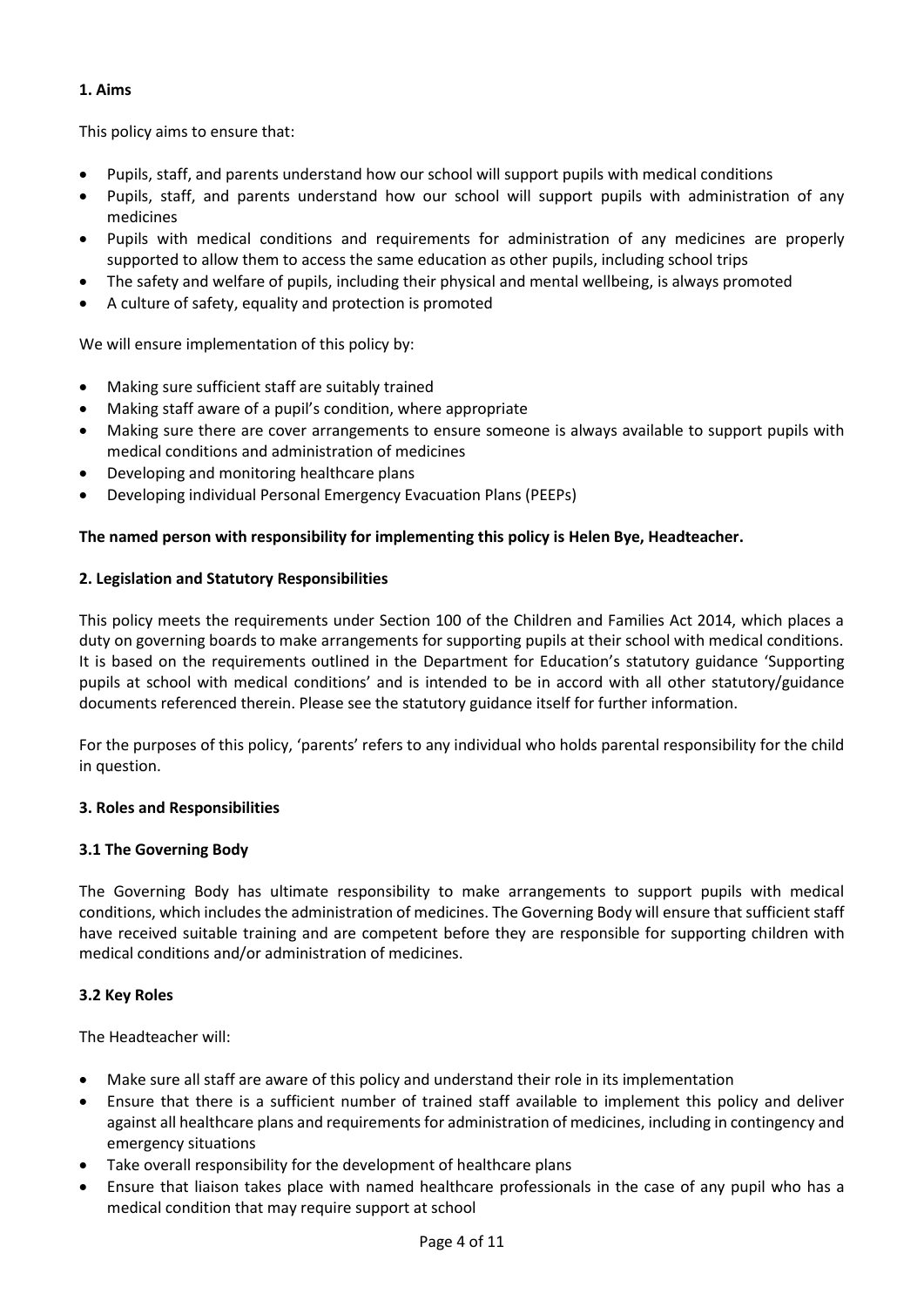• Ensure that systems are in place for obtaining information about a child's medical needs and any needs for administration of medicines, and that this information is kept up to date

The Office Team will:

- Ensure all medication that is brought into school is recorded on a Record of Medicines Received to School Office along with being recorded on Medical Tracker and stored appropriately in the school medical room
- Ensure that parents have completed the Parent Agreement to Administer Medicines in the School setting before any medication can be administered to the pupil and that a consent is obtained at the start of each academic year
- Ensure that all necessary risk assessments are carried out regarding the administration of medication, including for school trips and external activities

The Senco will:

- Ensure that meetings take place when a parent has disclosed that their child has a medical condition to ensure that the appropriate healthcare plan, and medication plan is in place if needed
- Ensure that relevant information regarding a pupil with a medical condition is communicated to the relevant people in school
- Liaise with the office team in ensuring the pupils needs are met and that the relevant paperwork has been completed and filed according to the school systems

#### **3.3 Staff**

Supporting pupils with medical conditions during school hours is not the sole responsibility of one person. Any member of staff may be asked to provide support to pupils with medical conditions, although they will not be required to do so. This includes the administration of medicines. Those staff who take on the responsibility to support pupils with medical conditions and/or administration of medicines will receive sufficient and suitable training and will achieve the necessary level of competence before doing so. Staff required to administer medicines are covered by the Academy's liability insurance, a copy of which is available on request. Teachers will take into account the needs of pupils with medical conditions that they teach. All staff will know what to do and respond accordingly when they become aware that a pupil with a medical condition needs help.

#### **3.4 Parents**

Parents will:

- Provide the school with sufficient and up-to-date information about their child's medical needs, including required information about administration of medicines
- Be involved in the development and review of their child's healthcare plan
- Carry out any action they have agreed to as part of the implementation of the healthcare plan
- Submit a completed Parent agreement to Administer Medicines in the school setting form prior to bringing medicine into school
- Provide the school with the medicine their child requires
- Notify the school if their child's medical condition and/or medicine changes or is discontinued, or any changes in the dose or administration method
- Ensure they, or another nominated adult, are always contactable in case of medical emergencies. N.B., we request that there are two or more emergency contact phone numbers for all pupils

**3.5 Pupils**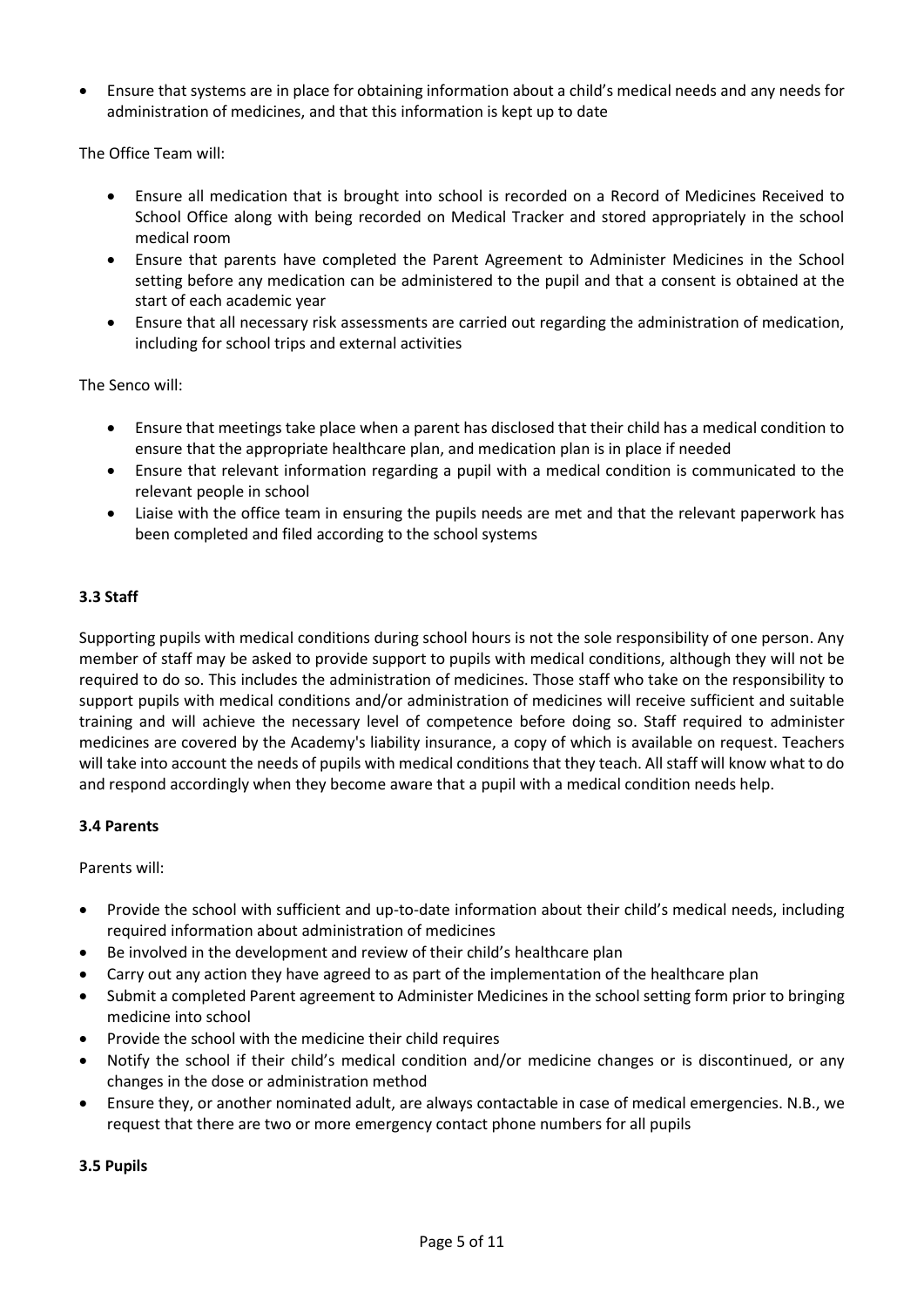Pupils with medical conditions will often be best placed to provide information about how their condition affects them. Pupils should be fully involved in discussions about their medical support needs and contribute as much as possible to the development of their healthcare plan. They are also expected to comply with their healthcare plan.

#### **4. Equal Opportunities**

Our school is clear about the need to actively support pupils with medical conditions to participate in school activities, including trips and visits, and not prevent them from doing so. The school will consider what reasonable adjustments need to be made to enable these pupils to participate fully and safely. Risk assessments for any activity will be carried out so that planning arrangements take account of any steps needed to ensure that pupils with medical conditions are included, which will include any need for administration of medicines. In doing so, pupils, their parents and any relevant healthcare professionals will be consulted.

#### **5. Being Notified That A Child Has A Medical Condition**

Parents are expected to notify the school as soon as they are aware of a new medical condition, or any changes to an existing medical condition, for their child. When notified of this, the process outlined below will be followed to decide whether the pupil requires a healthcare plan. The school will make every effort to ensure that arrangements are put into place within two weeks, or by the beginning of the relevant term for pupils who are new to our school.

#### **6. Healthcare Plans**

The Headteacher has overall responsibility for the development of healthcare plans for pupils with medical conditions. Operational oversight of these tasks has been delegated to the Senco and the School Admin Officer.

Not all pupils with a medical condition will require a healthcare plan. It will be agreed with a healthcare professional and/or parents when a healthcare plan would be inappropriate or disproportionate. This will be based on evidence.

Healthcare plans will be developed with the pupil's best interests in mind and will set out what needs to be done, when and by whom. They will be drawn up in partnership with the school, parents, and a relevant healthcare professional, such as the school nurse, specialist, or paediatrician, who can best advice on the pupil's specific needs. The pupil will be involved wherever appropriate. The healthcare plan will be linked to, or become part of, any education, health, and care (EHC) plan. If a pupil has SEN but does not have an EHC plan, the SEN will be mentioned in the healthcare plan as required. The final agreement of a parent will be sought before implementation.

The level of detail in the healthcare plan will depend on the complexity of the child's condition and how much support is needed. The following factors as a minimum will be considered when deciding what information to record:

- The medical condition, its triggers, signs, symptoms, and treatments
- The pupil's resulting needs, including medicine (dose, side effects and storage) and other treatments, time, facilities, equipment, testing, access to food and drink where this is used to manage their condition, dietary requirements and environmental issues, e.g. crowded corridors, travel time between lessons
- Specific support for the pupil's educational, social, and emotional needs; for example, how absences will be managed, requirements for extra time to complete exams, use of rest periods or additional support in catching up with lessons, counselling sessions
- The level of support needed, including in emergencies. N.B. if a pupil is self-administering any medicines, this will be clearly stated with appropriate arrangements for monitoring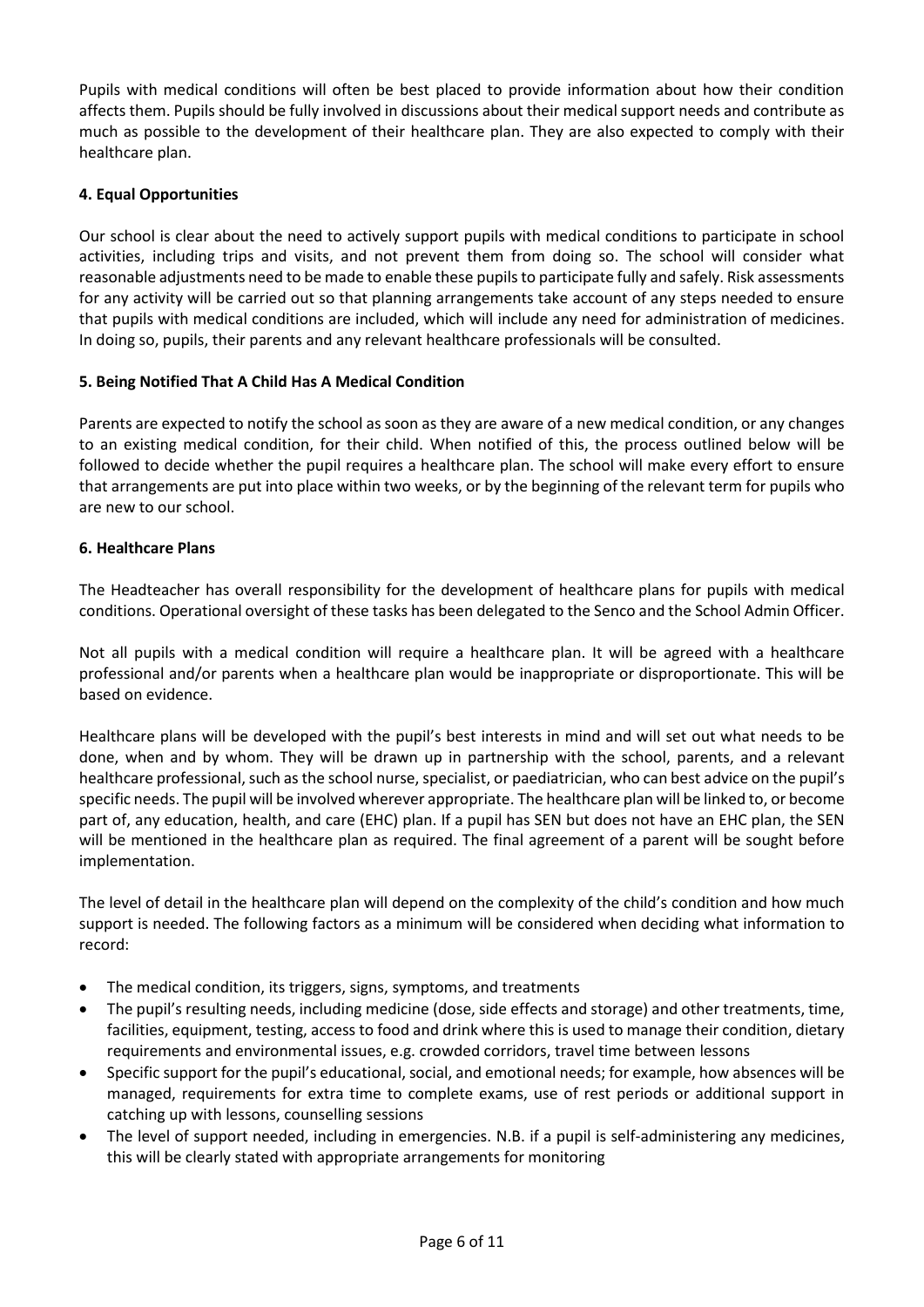- Who will provide this support, their training needs, expectations of their role and confirmation of proficiency to provide support for the pupil's medical condition from a healthcare professional, and cover arrangements for when they are unavailable
- Who in the school needs to be aware of the pupil's condition and the support required
- Arrangements for written permission from parents and the Headteacher for any medicines to be administered by a member of staff, or self-administered by the pupil during school hours
- Separate arrangements or procedures required for school trips or other school activities outside of the normal school timetable that will ensure the pupil can participate, e.g. risk assessments
- Where confidentiality issues are raised by the parent/pupil, the designated individuals to be entrusted with information about the pupil's condition
- What to do in an emergency, including who to contact, and contingency arrangements

Plans will be reviewed at least annually, or earlier if there is evidence that the pupil's needs have changed.

#### **Administration of Medicines**

If administration of medicines is required during the school day, parents are requested to inform the school as soon as possible. Both prescribed and non-prescribed medicines, i.e. for hay fever, can be administered at school: in the case of prescribed medicines, parents will be required to provide evidence from the child's GP; in the case of non-prescribed medicines, parents will be required to share the reasoning for the administration of the medicines and the anticipated timescale for this prior to the school giving agreement to do so. Where possible, we request that medicines be administered at home by parents before or after school, unless otherwise stated by a medical professional. Evidence of any required change to prescribed medicines must be provided to the school immediately to ensure immediate implementation; this may require supplying newly labelled prescriptions or items in line with such changes.

Staff authorised to administer medicines will follow administration procedures as advised by a healthcare professional and as agreed with the parents and child. Where the medicine requires specialist technique or equipment, e.g. asthma inhaler, the members of staff responsible for administration will be required to demonstrate competence before taking on this role, as assessed by the Headteacher and additionally by a healthcare professional if required. In the event of pain medicine needing to be administered as part of a care plan, or in the event of administration of non-prescription pain medicine explicit consent will be needed from parents in order to check the most recent dosage and ensure administration is within safe guidelines; in this instance, contact will be made with parents to clarify the most recent dosage and to agree further administration of the pain medicine, if necessary. A written record of this discussion will be requested to be signed by parents at the end of the school day. Parents have the opportunity to come into school to administer any medicines should they wish to do so, or if this is deemed the most appropriate option for the child. If a child refuses to take medicines, staff will not force them to do so, but will note this in the records and inform parents immediately or as soon as is reasonably possible.

We may, in the event of a critical situation, administer medicine to a child without consent of a parent if the First Aider or medical services believe there is imminent life risk. Parents will be informed of this action as soon as is practically possible.

#### **Receipt, Storage and Disposal of Medicines**

We will compile a medicines list detailing information concerning all medicines for which we have permission to be administered within the school, including details of dose and frequency. This will be stored confidentially, within easy reach of the medicine itself, so that it can be quickly and easily referred to.

The school will ensure that all medications are kept appropriately, according to the product instructions, and are securely stored in a place inaccessible to pupils. Medications will be stored in the School Medical Room Cupboard or the School Medical Room Fridge.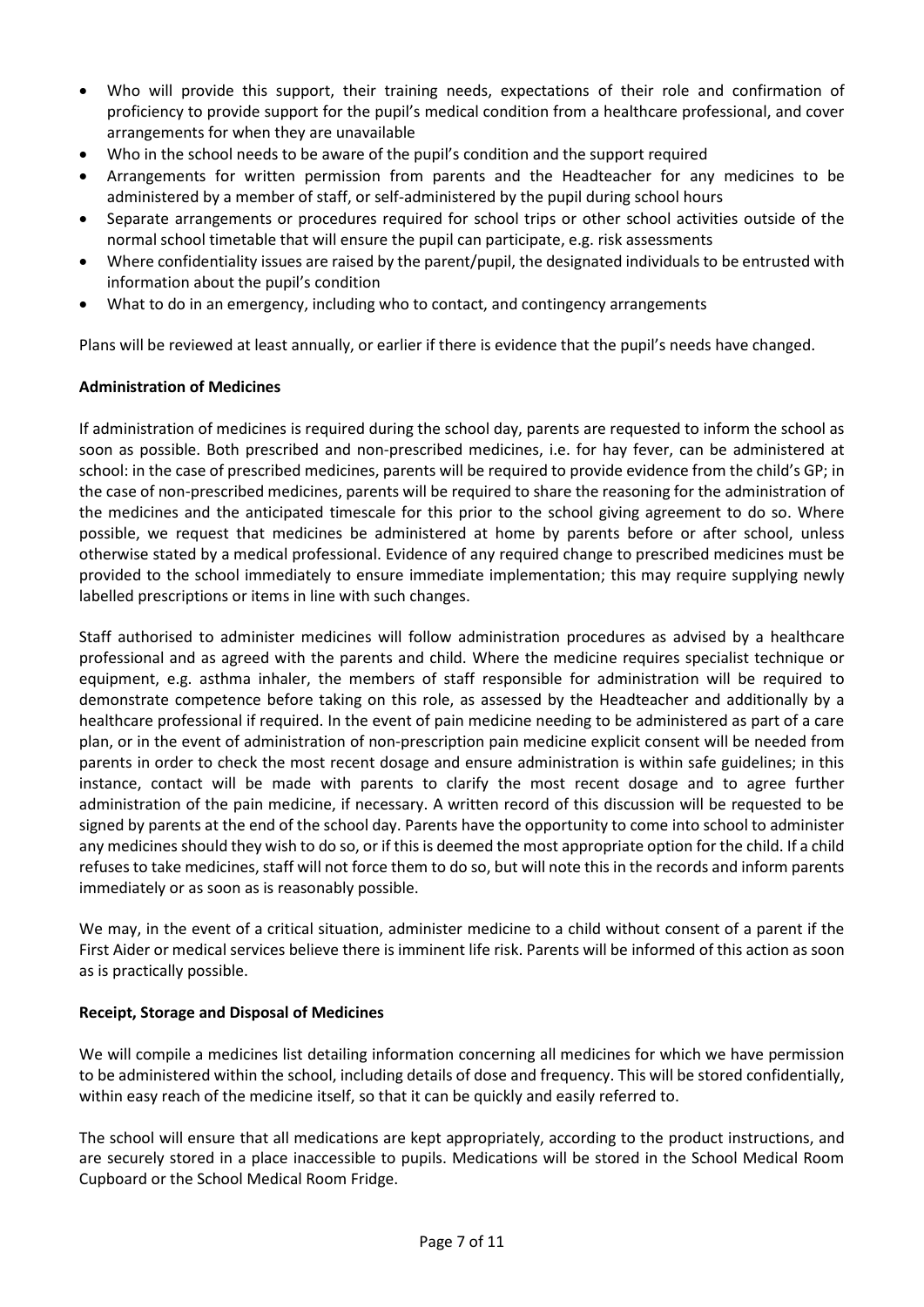All medicines must be delivered to the school office by the parent in person and must not be given to teachers or teaching assistants, who will then be required to complete and sign a Parent Agreement to Administer Medicines in the School Setting Form (see appendix) Under no circumstances will medicines be left in a child's possession. Medication that may be required in emergency circumstances e.g. asthma inhalers and EpiPen's, will not be kept in locked cupboards. Such medication will be stored in such a way that they are readily accessible to pupils who may need them and can self-administer, and staff members who will need to administer them in emergency situations. We can only accept medicines in their original containers as dispensed by a healthcare professional, complete with original labels and/or accompanying written directions. We cannot accept medicines that have been taken out of their original container. Each item of medicine must be clearly labelled with the following information:

- Pupil's name
- Name of medicine(s)
- Dosage
- Frequency and timing of administration
- Date of dispensing
- Storage requirements (if relevant)
- **Expiry date**

If relevant, parents are required to provide full details of any rescue therapy, including the dosage and frequency of administration, and any additional action to be taken if this is not effective.

It is the parent's responsibility to ensure that all medicines are in date and suitable for use. The member of staff receiving the medicines will check the items against the information stated on the form and place the items in the approved secure storage location, clearly named and labelled. Where a child is prescribed emergency medicines (e.g. asthma inhalers, EpiPen) it will be securely stored in a location that is easily available if required in an emergency, including during any external activity or trip. If required, the temperature of the facility used to store any medicines, including a medicines fridge, will be recorded on a daily basisto ensure that the required temperature is maintained.

In the event of medicines needing to be transported to and from school on a daily basis, i.e. antibiotics, the parent is responsible for ensuring that both delivery and collection occurs.

The school is not responsible for disposing of medicines and in the event that medicines are out of date then parents will be requested to collect it. Parents are responsible for ensuring that expired or unwanted medicines are returned to the pharmacy for safe disposal. Parents must collect all unused medicines at the end of the agreed administration period. Should medicines be left at school beyond three months, despite attempts made to contact the parent to collect it, it will be given by the school to a pharmacy for safe disposal.

#### **Documentation**

Each occasion where medicines are administered will be recorded on a Record of Medicines Administered Form along with being recorded on Medical Tracker. This information is confidential to school staff and will be stored and retained securely in line with REAch2's record retention policy.

#### **Policy review**

This policy will be reviewed every three years. Review will take place more regularly in the event of changes to statutory requirements, or considering feedback arising from pupils, parents or staff involved with supporting pupils with medical conditions and/or administration of medicines.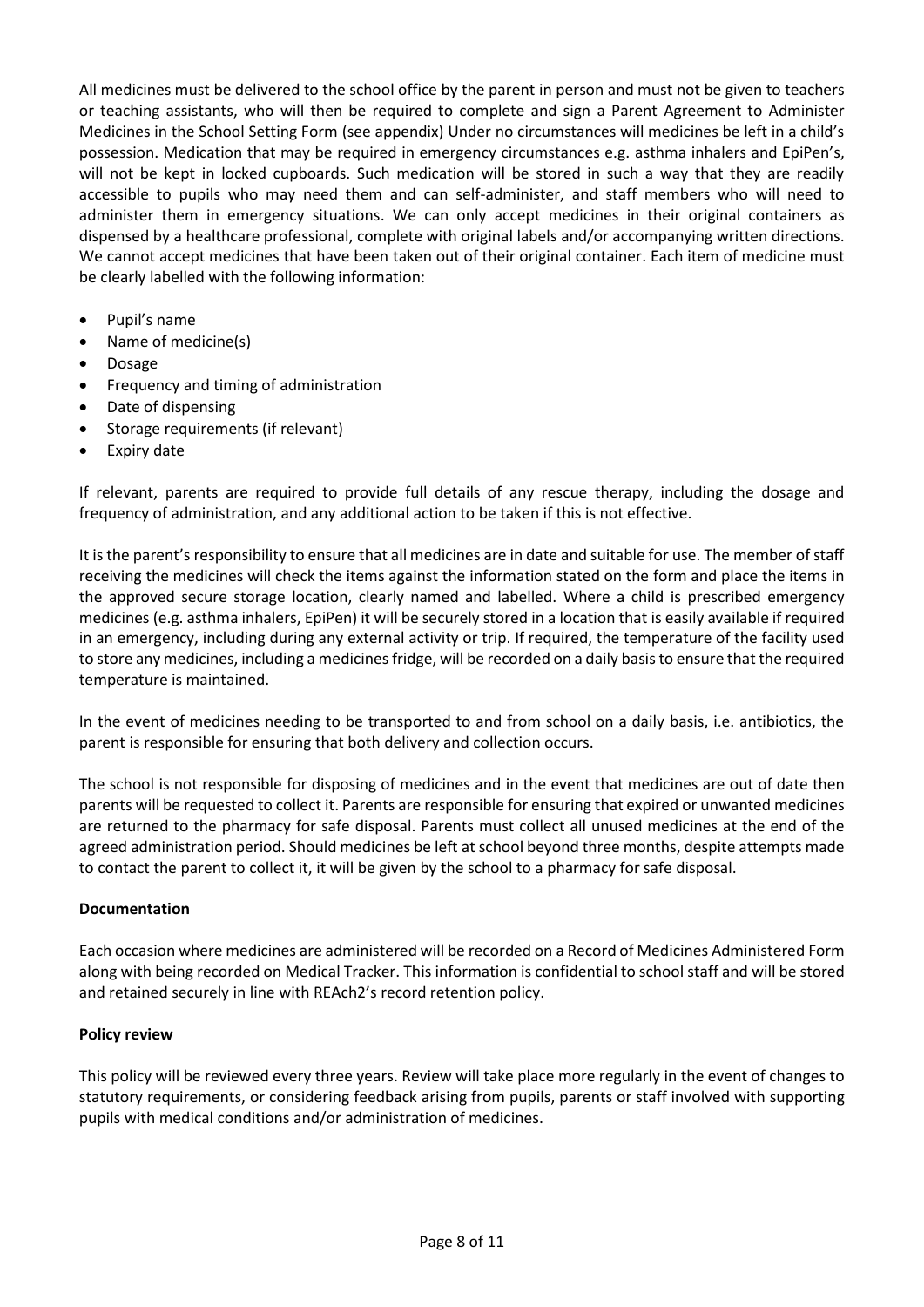

#### **Appendix – Parent Agreement to Administer Medicines in the School Setting Form**

| <b>Name of School</b>                                              |  |
|--------------------------------------------------------------------|--|
| <b>Name of Child</b>                                               |  |
| <b>Date of Birth</b>                                               |  |
| <b>Class</b>                                                       |  |
| <b>Medical Condition or Illness</b>                                |  |
| Name / Type of Medicine<br>(as described on the container)         |  |
| <b>Date Dispensed</b>                                              |  |
| <b>Expiry Date</b>                                                 |  |
| Dosage, Method, Frequency and<br><b>Timing</b>                     |  |
| <b>Total Amount Given to School</b>                                |  |
| <b>Special Precautions or Other</b><br><b>Instructions</b>         |  |
| Are there any side effects that the<br>school needs to know about? |  |
| Self-administration - yes or no?                                   |  |
| Procedures to take in an emergency                                 |  |
| <b>Emergency contact name</b>                                      |  |
| Daytime telephone number                                           |  |
| <b>Relationship to child</b>                                       |  |

The above information is, to the best of my knowledge, accurate at the time of writing and I give consent to school staff to administer the above medicine(s) in accordance with the school policy. I will inform the school immediately, in writing, if there is any change in dosage or frequency of the medicine, or if the medicine is stopped.

Name: Name: Relationship to pupil: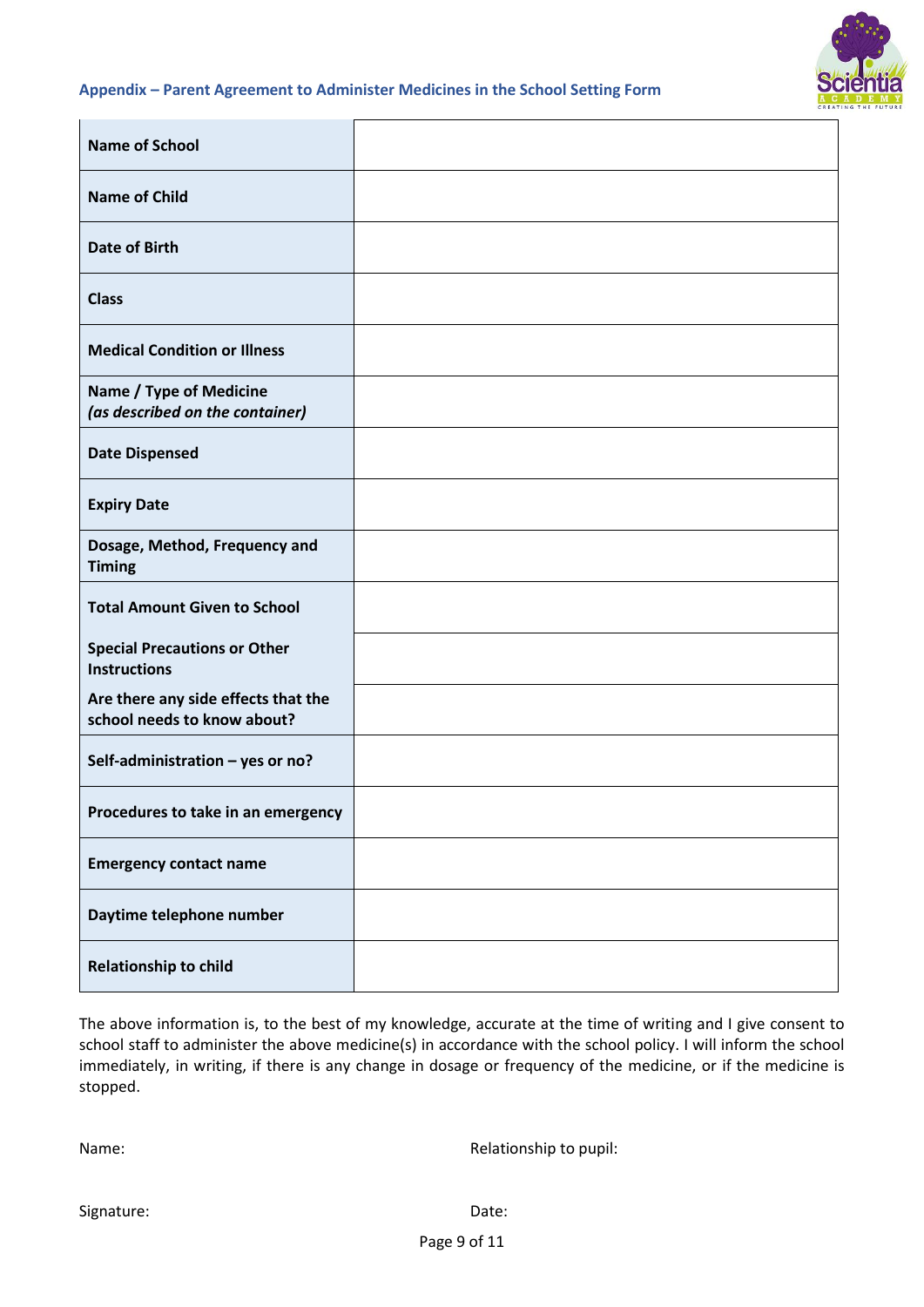

#### **Appendix – Record of Medicines Administered**

| <b>Name of School</b> |  | Scientia Academy |  | Child's name: |  |         |  |
|-----------------------|--|------------------|--|---------------|--|---------|--|
| Medicine:             |  | Dose:            |  | Time of day:  |  | Method: |  |

| Date | <b>Time given</b> | Stock prior to<br>administration | Dose given | <b>Administered by</b><br>(Signature) | <b>Checked by</b><br>(Signature) | <b>Stock after</b><br>administration |
|------|-------------------|----------------------------------|------------|---------------------------------------|----------------------------------|--------------------------------------|
|      |                   |                                  |            |                                       |                                  |                                      |
|      |                   |                                  |            |                                       |                                  |                                      |
|      |                   |                                  |            |                                       |                                  |                                      |
|      |                   |                                  |            |                                       |                                  |                                      |
|      |                   |                                  |            |                                       |                                  |                                      |
|      |                   |                                  |            |                                       |                                  |                                      |
|      |                   |                                  |            |                                       |                                  |                                      |
|      |                   |                                  |            |                                       |                                  |                                      |
|      |                   |                                  |            |                                       |                                  |                                      |
|      |                   |                                  |            |                                       |                                  |                                      |
|      |                   |                                  |            |                                       |                                  |                                      |
|      |                   |                                  |            |                                       |                                  |                                      |